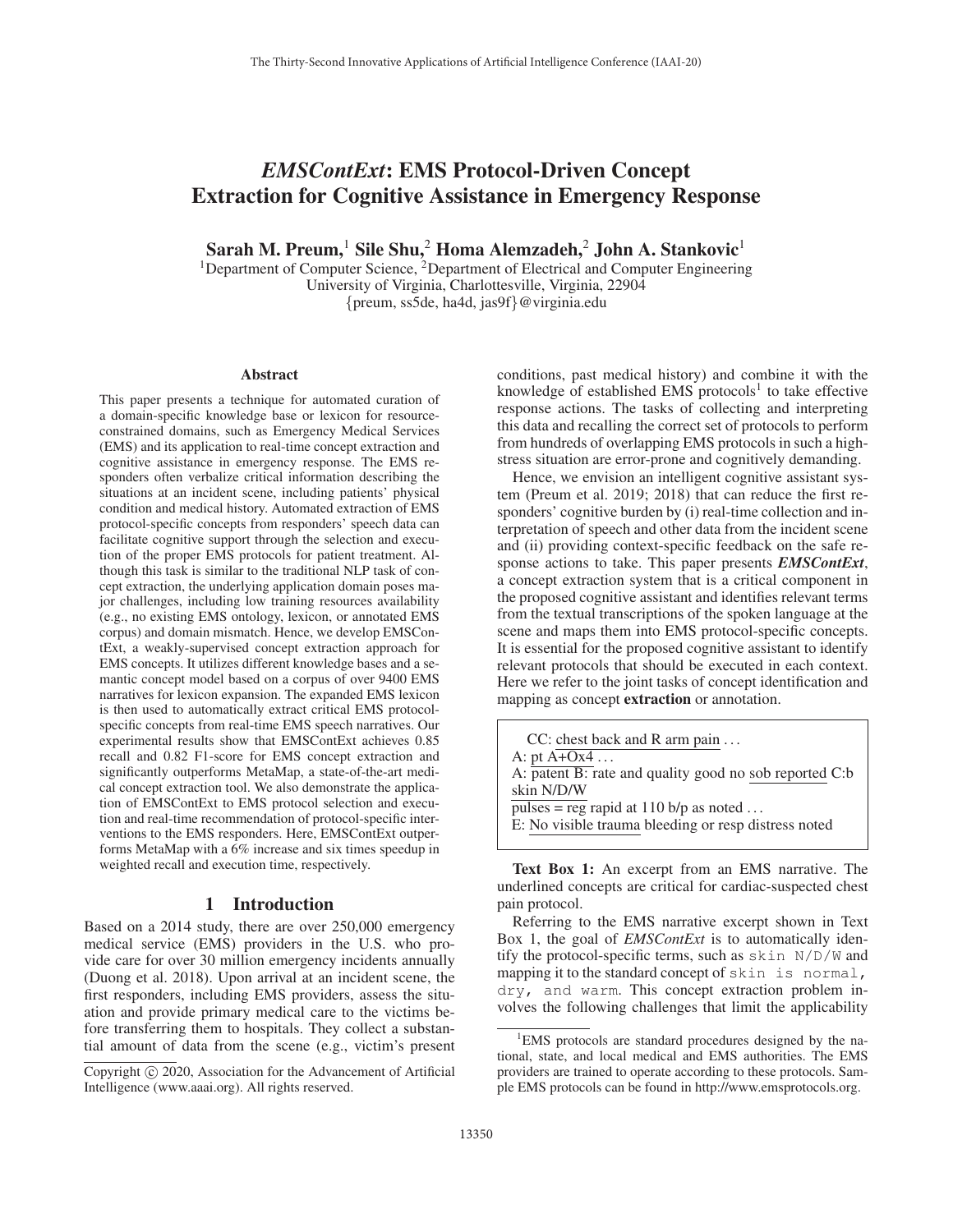of existing medical concept identification and normalization solutions (Luo et al. 2018), (Mujjiga et al. 2019) to the EMS domain. Firstly, pre-hospital EMS data often contains terms, abbreviations, and short-hands that are unique to the EMS domain, e.g., in Text Box 1 A+Ox4 is a unique EMS short-hand that refers to "patient is alert and oriented of surrounding person, place, time, and situation". Although the EMS domain significantly overlaps with the medical domain, the former has many unique terminologies (e.g.,  $A+Ox4$ ,  $N/D/W$ ) that are critical for EMS protocol execution but do not appear in a medical or generic text. Thus existing solutions for concept extraction from the medical text can not be directly applied here due to domain mismatch. Secondly, the EMS domain has very low training resources as there is no protocol-specific ontology, knowledge-base, or corpus of EMS transcripts, let alone any EMS corpus with annotation of protocol-specific concepts. To make matters worse, the manual annotation of EMS concepts is prohibitively expensive in terms of both time and intellectual effort. Thus, it limits the applicability of existing concept extraction solutions that require reasonable amounts of data.

To address these challenges, we develop *EMSContExt*, a weakly-supervised system for extracting EMS protocolspecific concepts from responders' conversations at the scene. In order to identify all the variations of the instances of a concept mentioned in the spoken language, we develop a knowledge-integrated, data-driven weakly-supervised lexicon expansion approach for EMS concepts. Specifically, *EMSContExt* utilizes multiple knowledge bases and distributional semantic concept models developed using unstructured EMS scene descriptions to curate a lexicon of critical EMS concepts automatically. The lexicon of EMS concepts (i.e., the original concepts and their frequent lexical variations) are then used to extract protocol-specific safetycritical concepts from the EMS conversations in real-time to facilitate cognitive assistance. The main contributions of the paper are as follows:

(i) We develop a novel, weakly-supervised approach to automatically curate domain-specific knowledge bases or lexicons for resource-constraint, safety-critical domains, such as EMS. Our approach requires one-time minimum supervision from domain experts and utilizes standard lexical and medical knowledge bases and word embedding models trained on a domain-specific corpus of over 9400 EMS narrations. The curated EMS lexicon, word embedding models, and textual EMS corpus developed as part of this work will be shared publicly to accelerate further research on intelligent applications for emergency response.

(ii) *EMSContExt* achieves 0.85 recall and 0.82 F1-score on average for protocol-specific concept extraction and outperforms the state-of-the-art medical concept extraction tool, MetaMap, with a three times increase in F1-score and 21% increase in recall.

(iii) We evaluate the applicability of *EMSContExt* for accurate selection and execution of EMS protocols and recommending EMS protocol-specific interventions by the cognitive assistant. Using *EMSContExt*, we achieve, respectively, a 4% increase, 6% increase, and six times speedup in weighted F1-score, weighted recall, and execution time for



Figure 1: Overview of lexicon expansion in *EMSContExt*.

recommending EMS interventions compared to MetaMap.

### 2 Approach

The lexicon expansion pipeline of *EMSContExt* is shown in Figure 1. It starts with collecting a set of seed protocolspecific concepts  $(S_{PC})$  from a regional EMS protocol corpus. Each concept  $C_i$  in  $S_{PC}$  represents a condition related to the patient or scene that should be checked by the responders before performing an intervention at the scene. Thus our concept extraction approach is protocol-driven to facilitate cognitive assistance through selection and execution of most relevant protocols (Shu et al. 2019). The seed lexicon of EMS concepts is then expanded to a larger dictionary of terms by utilizing multiple knowledge bases that capture the lexical variations of the concepts (grey box in Figure 1). To further improve the lexicon expansion process, a novel weakly-supervised data-driven method is developed (the orange box in Figure 1). The output of this knowledgeintegrated, data-driven lexicon expansion approach is a lexicon of EMS terms (green and blue boxes in Figure 1), which is then used to automatically extract the occurrences of the lexical variations of EMS concepts from EMS narrations.

#### Knowledge-integrated Lexicon Expansion

Our empirical observations from a review of EMS narratives suggest that some variations of an EMS concept are linguistic while others are stemmed from the medical and EMS domains. For example, 'respiration rate' is synonymous to *breathing rate* (i.e., a linguistic variation) and can also be expressed as *rr* as a short-hand (i.e., a domain-based abbreviation). Hence, *EMSContExt* integrates multiple knowledge bases as described next (shown in the grey box in Figure 1).

Integrating lexical knowledge: WordNet (Miller 1995) is one of the most popular lexical ontologies for the English language. It groups nouns, verbs, adjectives, and adverbs into cognitive synonyms or synsets.

For each concept  $C_i$  of set  $S_{PC}$ , corresponding synsets, including synonyms, antonyms, hypernyms, and hyponyms are automatically expanded using the WordNet API. The synsets are annotated to identify relevant word senses.

Integrating medical knowledge: Since the EMS domain overlaps with the medical domain, medical knowledge is integrated using the Unified Medical Language System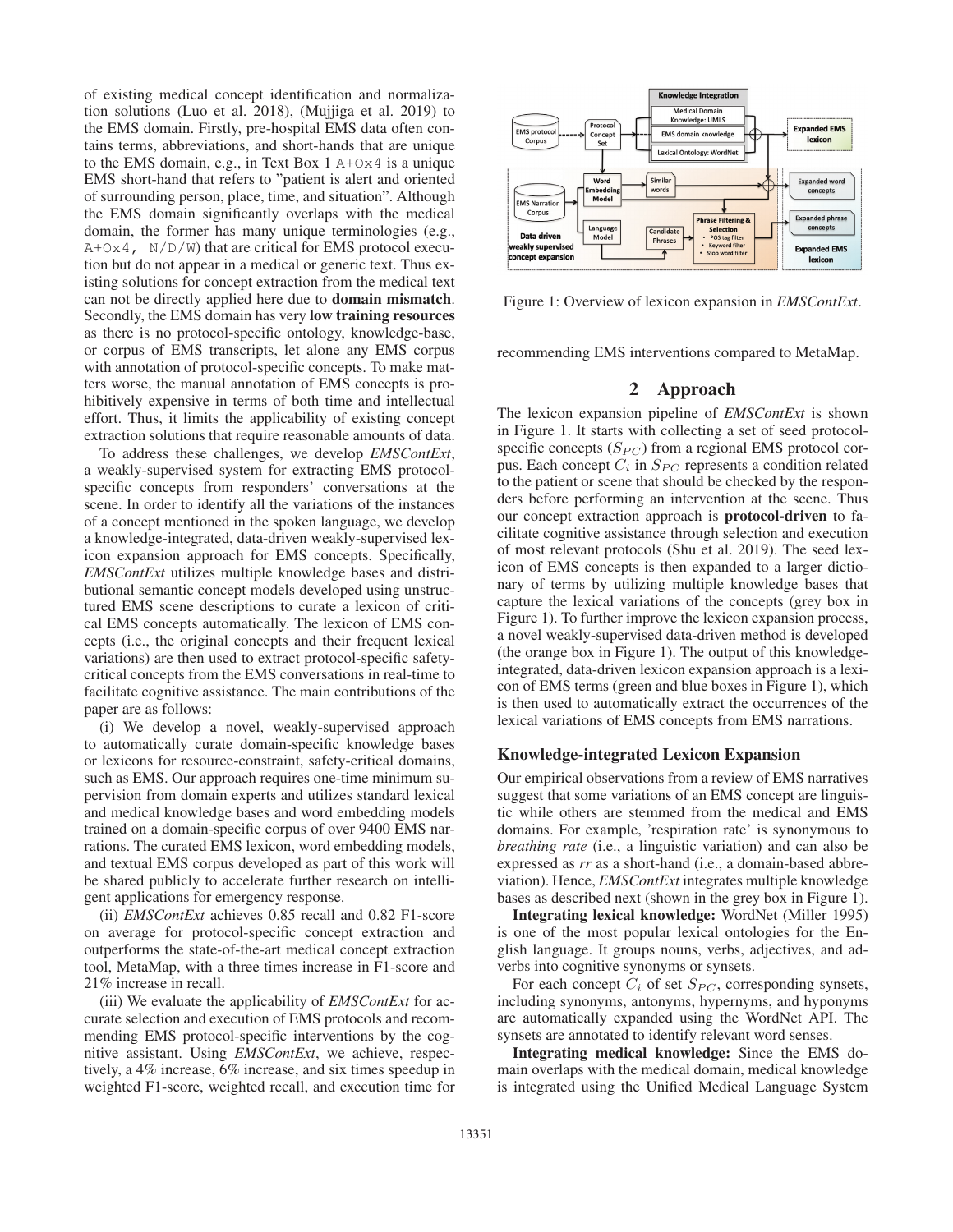(UMLS). Its the state-of-the-art unified platform of key terminology, ontologies, and other resources used in medical settings. For each concept  $C_i$  of the set  $S_{PC}$ , a set of relevant medical concepts are expanded using the UMLS API.

Integrating EMS knowledge: A knowledge base of unique EMS abbreviations and short-hand expressions is developed to integrate EMS domain knowledge, e.g., N/D/W or A+Ox4. Two EMS providers compiled a dictionary of 370 such terms and their actual meanings. Additional abbreviations were integrated from the national EMS guidelines  $2$ .

These three knowledge bases are integrated to create a novel dictionary of protocol-specific EMS concepts that can be used for lexicon expansion. However, since this approach captures only a subset of terms similar to a given concept, we further incorporated data-driven lexicon expansion.

#### Data-driven Lexicon Expansion

Distributional semantic models have been increasingly used in the NLP research to capture words that have semantic similarity (Mikolov et al. 2013; Pennington, Socher, and Manning 2014). But the performance of generic word embedding models drastically drops when applied to a domainspecific text, especially for a low-resource, constrained vocabulary domain like EMS. *EMSContExt* addresses this challenge of domain mismatch by using a domain-specific distributional semantic model.

Distributional semantic model: The EMS corpus is preprocessed to replace low-frequency words and numbers with special tokens UNK and NUM, respectively. Next, the corpus is tokenized into sentences and words. Then, a word2vec model is trained on this EMS corpus<sup>3</sup>. The hyper-parameters of the word2vec model are tuned using a validation set. This model is used to query relevant contextual terms that are similar to a given concept in  $S_{PC}$ . Some variations of a concept are unigrams, and some are n-grams or phrases. For example, the concept trauma can be mapped to injury or bruising and abrasions.

Word level concept expansion: The word embedding model developed in the previous step is queried with a concept  $C_i$  to return the top k words similar to  $C_i$  to expand the word level concepts. The returned set of concepts is filtered to drop: (i) any stop words using a domain-specific stop word list  $4$  and (ii) any antonyms using the lexical EMS dictionary. For example, for the concept hypertension, if the set of terms expanded by the word embedding model contains its antonym (i.e., hypotension), the antonym should be discarded. The filtered set of terms is considered the expanded word-level lexicon of the concept  $C_i$ .

Phrase level concept expansion: To expand phrase level variations of a concept, we develop bigram, trigram, and quadgram language models from the training data. Language models with higher n-grams (i.e.,  $n > 4$ ) can be incorporated, if necessary. These models are used to generate

potential candidate phrases similar to the original concepts. Next, these potential phrases are scored and ranked according to their frequency and point-wise mutual information gain (Church and Hanks 1990). The resulting set of candidate phrases are filtered using the following three filters to find phrases similar to a given concept efficiently:

(i) Stop word filter: Empirically, the candidate phrases containing a stop word are much less informative than the candidate phrases without any stop word. So, the candidate phrases generated from the language models are filtered to drop any phrase that contains at least one stop word using the domain-specific stop word list.

(ii) **Keyword filter**: A list of keywords  $(KW_i)$  for each concept  $C_i$  in  $S_{PC}$  is automatically compiled from the EMS dictionary developed using knowledge-integrated lexicon expansion and the expanded word-terms from the word embedding model that represents the set of terms similar to  $C_i$ . The potential candidate phrase set filtered from the previous step is further filtered to drop the phrases that do not contain any of the keywords in  $KW_i$ . Also, the list of antonyms is used to filter the phrases that contain antonym of  $C_i$ .

(iii) Parts-of-speech tag filter: A parts-of-speech (POS) tag filter is used to eliminate less relevant candidate phrases. This filter parses through the POS tags of a candidate phrase and drops the phrases that contain specific patterns of POS tags. For example, in the text patient reported severe pain, the POS tag filter drops the phrase consisting of the first two words (noun followed by a verb) since it cannot be mapped to a protocol-specific concept. However, the phrase consisting of the last two words (adjective followed by a noun) is similar to the concept of pain.

*EMSContExt* uses average cosine similarity to calculate the similarity between the distributional representations of the given concept and each filtered candidate phrase. The candidate phrases are ranked according to their similarity score, and the top  $k$  candidate phrases with the highest similarity scores are returned as the expanded phrases related to a given original concept.

The expanded EMS lexicon resulting from the knowledge-integrated, data-driven pipeline (the green and blue boxes in Figure 1) is then used to automatically extract protocol-specific concepts (the original concepts and their lexical variations) from EMS narratives using string matching. Additional details about the implementation would be made available in a technical report. To summarize, *EMSContExt* addresses the challenges of domain mismatch and low training resources using weak supervision that does not require any training data and utilizes minimal, one-time supervision from domain experts for expanding the EMS lexicon.

### 3 Experimental Setting

Heterogeneous textual corpora: *EMSContExt* utilizes multiple EMS and Medical textual corpora for training distributional semantic model as described in Section 2. They vary in modality, content, and structure.

(i) EMS corpus: The EMS corpus, RAA, contains 8000 real de-identified EMS records from a regional ambulance

<sup>2</sup> https://tinyurl.com/yxu25zpp

<sup>&</sup>lt;sup>3</sup>Any other word embedding model can be used too.

<sup>&</sup>lt;sup>4</sup>The domain-specific stop word list includes standard English stop words and additional stop words specific to the EMS domain, e.g., pt. (a short-hand of patient).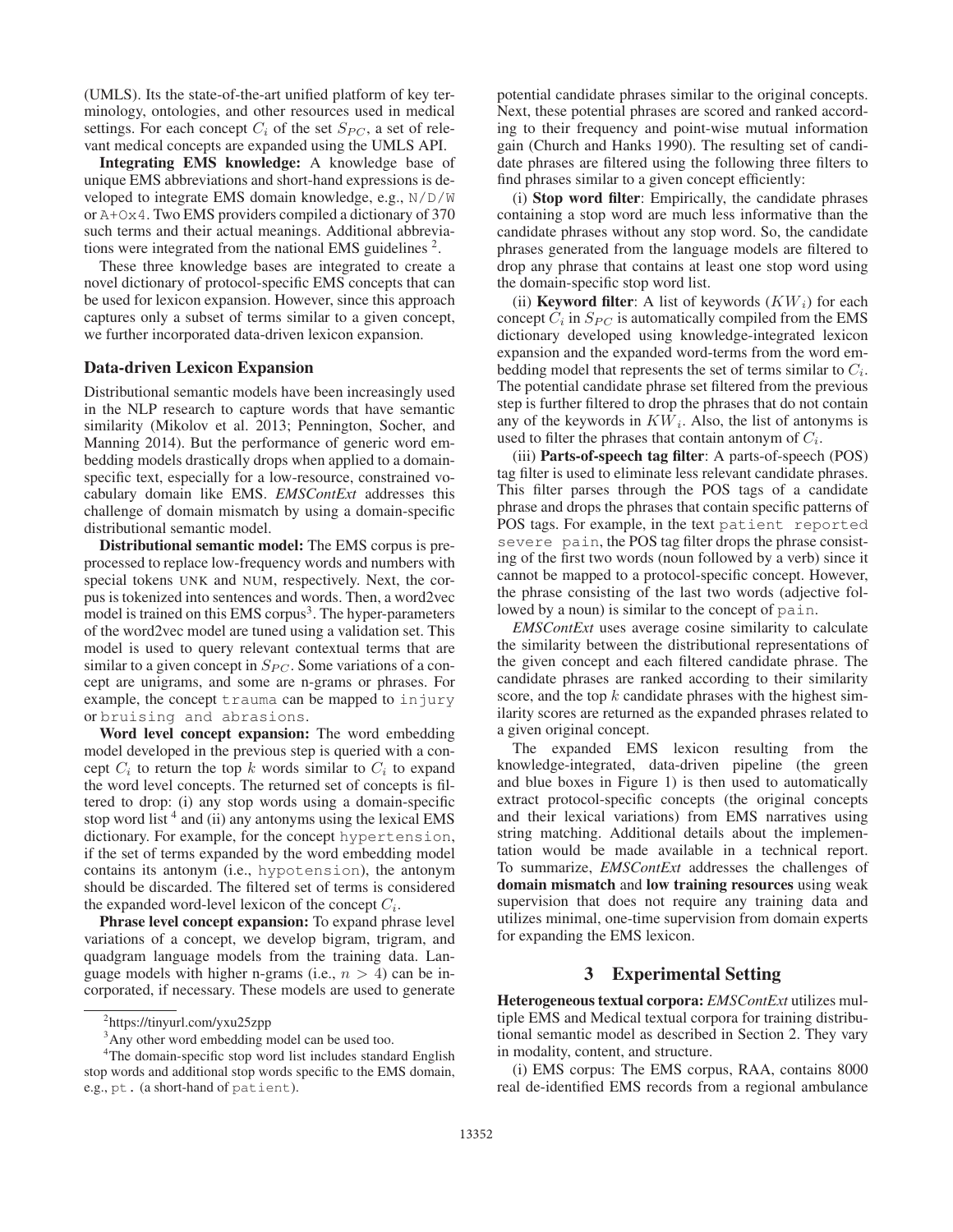agency. Each record consists of the following attributes: call type, chief complaint, impression, vitals, interventions, and narratives. The first five fields are structured or semistructured, and the narrative field is unstructured. The narrative contains additional critical information, e.g., dispatch, history, assessment. The RAA dataset contains long, distilled, and detailed EMS narratives.

(ii) Medical corpora: For generating word embedding models, we have also considered the medical text, since they significantly overlap with EMS text. Two benchmark medical textual datasets are used: I2B2 challenge dataset (Uzuner et al. 2011) and MIMIC III dataset (Johnson et al. 2016). For both of these datasets, we used the only data that we got access to upon request. The I2B2 challenge dataset contains a total of 5733 de-identified electronic health records collected over ten years. The MIMIC III dataset we used consists of 2434 de-identified nursing notes.

The following word embedding models are generated using the above mentioned datasets as training data: (i) only EMS corpus, (ii) only medical corpora, and (iii) using union of EMS and medical corpora. However, we found that the word embedding model using only EMS corpus results in better performance for concept extraction. So, we have used that model for the experiments described in Section 4.

EMS protocol corpus and Test dataset: A set of 8 of the most common EMS protocols is selected from a regional EMS council for evaluation. This includes chest pain, seizure, respiratory distress, altered mental status, and opioid overdose. From this protocol set, 85 critical seed concepts were collected by two real responders as the core concepts. Each of these concepts represents a condition related to the patient or scene that should be checked by the responders for deciding on the most effective intervention to be performed at the scene. Eighty-four cases from the RAA data are annotated according to the concepts that trigger any of the eight selected protocols. Two EMS providers annotated the test data. The test data is disjoint from the training data used to train and validate the word embedding model.

# 4 Evaluation

In this section, the performance of *EMSContExt* is compared with multiple baselines and a state-of-the-art medical concept extraction tool. Besides, an end-to-end evaluation is provided to demonstrate the effectiveness of the concepts extracted by *EMSContExt* for EMS protocol execution and intervention suggestion by the cognitive assistant system.

### Comparing performance of *EMSContExt* with baseline and state-of-the-art

In this experiment, the performance of *EMSContExt* is compared with the following baseline and the state-of-theart system for concept extraction. The whole knowledgeintegrated weakly-supervised pipeline described in Section 2 is used in this experiment for concept expansion. Then the resulting expanded concept set is used for automatically extracting the occurrences of the EMS protocol-specific concepts from the unseen test data.

**Baseline,**  $S_{PC}$ : In this baseline,  $S_{PC}$  is used as keywords to identify protocol-specific concepts in test data. The goal of this baseline is to demonstrate the effect of using only the seed concept set  $(S_{PC})$  for concept extraction without any additional lexicon expansion.

MetaMap: The state-of-the-art medical concept extraction or annotation tool is MetaMap (Aronson and Lang 2010). It extracts medical concepts from text using an ensemble of knowledge bases and a linguistic rule base. It categorizes the extracted concepts into one of 133 semantic types, including symptoms, medications, activity, organs, and food. Since there is no concept extraction system for EMS, we use MetaMap as the next best available solution. The performance of MetaMap is evaluated with the following two settings based on the semantic types. First, running MetaMap in the default mode without filtering any semantic types. This baseline is referred to as MetaMap. Second, running MetaMap with a subset of relevant semantic types where the concepts that do not belong to any of the EMS relevant semantic types (e.g., plants, animals) are dropped. This is done to reduce the false positive rate, as MetaMap extracts concepts of several semantic types that are not relevant to the EMS domain. This baseline is referred to as MetaMap-ST.

The results of this experiment are presented in Table 1. The baseline using only  $S_{PC}$  results in the lowest recall among the four methods considered since it only contains the limited set of seed concepts. MetaMap-ST results in about 22% higher F1-score than MetaMap. But it results in about 12% lower recall than MetaMap, as a subset of the concepts extracted by MetaMap is filtered out in MetaMap-ST. *EMSContExt* outperforms both MetaMap-ST and MetaMap in terms of recall, precision, and F1 score. It yields about 32% and 65% higher recall than MetaMap and MetaMap-ST, respectively. It yields about three times higher F1 score than both MetaMap and MetaMap-ST. Thus, *EM-SContExt* outperforms the state-of-the-art medical concept extraction tool. We also considered CLAMP (Soysal et al. 2017) as another baseline and found that MetaMap outperforms it in terms of both recall and F1-score.

| <b>Method</b>     | Recall | <b>Precision</b> | F1     |
|-------------------|--------|------------------|--------|
| $S_{PC}$          | 0.3874 | 0.9515           | 0.5506 |
| MetaMap-ST        | 0.5155 | 0.20             | 0.2883 |
| MetaMap           | 0.6435 | 0.1445           | 0.236  |
| <b>EMSContExt</b> | 0.8538 | 0.7855           | 0.8182 |

Table 1: *EMSContExt* outperforms both MetaMap and MetaMap-ST: it achieves about three times higher F1-score than both MetaMap and MetaMap-ST.

#### Applying *EMSContExt* to Cognitive Assistance

We demonstrate the applicability of *EMSContExt* for protocol execution and intervention suggestions to provide realtime decision support to EMS providers. The EMS protocol selection and execution component in the proposed cognitive assistant models the EMS protocols used for decision making in emergency response. It utilizes the outputs of the concept extraction stage to provide real-time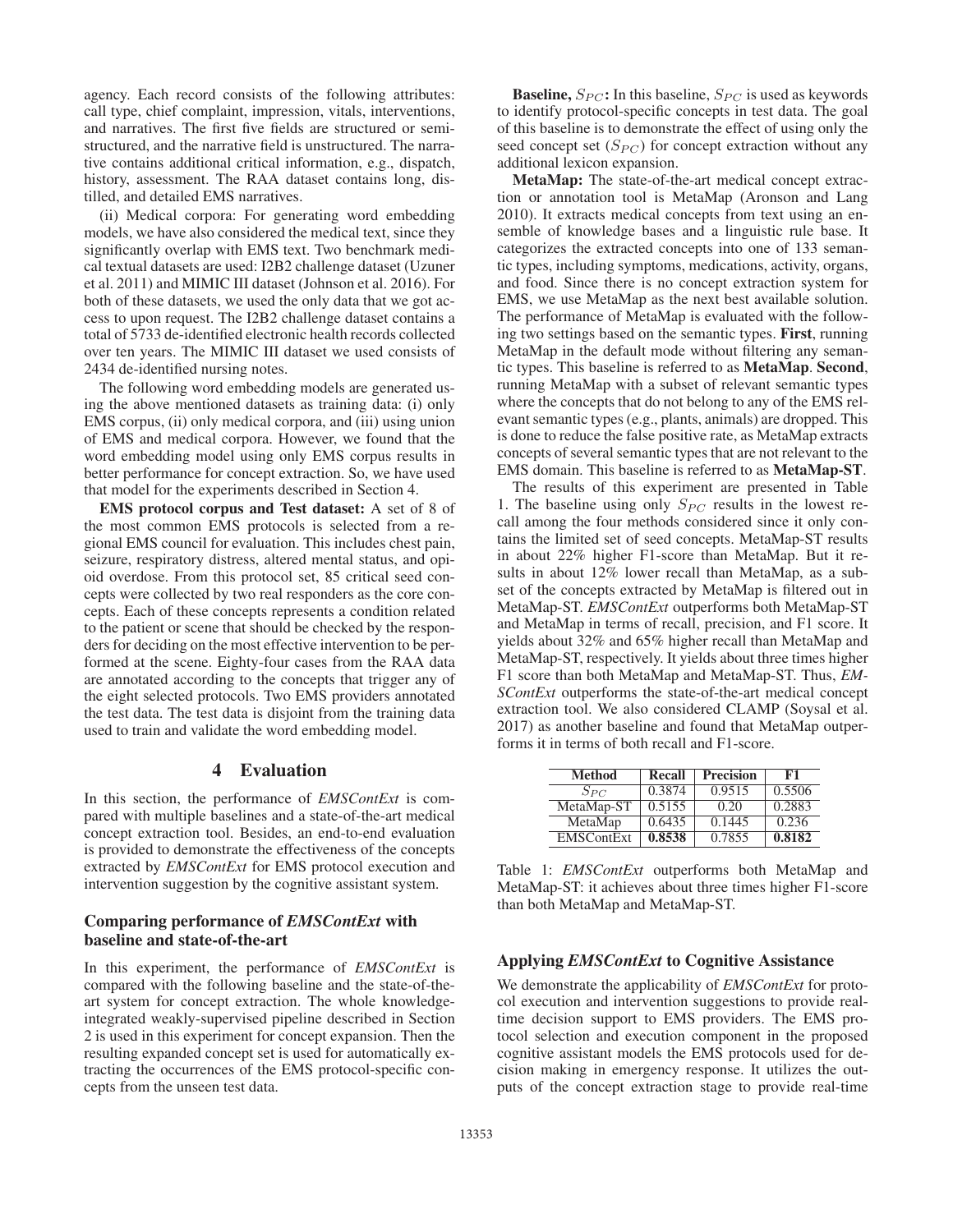cognitive support and feedback to first responders. For example, by extracting the patient's status as unstable and EMS resources as no IV access from the scene narration, the cognitive assistant system can execute the Supraventricular Tachycardia protocol and suggest the synchronized cardioversion action to the responder. The details of this module can be found in (Shu et al. 2019) and are beyond the scope of the paper.

We formulate the problem of recommending EMS protocol-specific intervention suggestion as a multi-label classification problem where the input is the EMS narration, and the output is the set of potential interventions to perform at an emergency scene. For this experiment, the set of protocols selected is the same as the set of protocols of the RAA test dataset. A random set of 3657 EMS narrations are selected from the RAA data. We use *EMSContExt* to extract concepts from the input narration and use DEEPEN for negation detection. Then the output of the *EMSContExt* is fed as the input concepts to the protocol selection and execution component. The goal of this experiment is to measure the effectiveness of *EMSContExt* in extracting relevant concepts and improving the performance of the overall cognitive assistance pipeline. The performance of *EMSContExt* is compared with MetaMap. Since the classes are imbalanced (as some interventions are more common than others), we use weighted average recall, precision, and F1-score as the performance metrics due to class imbalance. The summary of the results is presented in Table 2.

Overall, *EMSContExt* yields about 6% higher weighted recall and 4% higher weighted F1 score in intervention suggestion than MetaMap and drastically reduces the execution time per iteration by about 6 times. The performance of *EMSContExt* affected by the following issue. The protocol selection requires semantic inference of the concepts and negation detection. Since *EMSContExt* does not perform negation detection, we have used DEEPEN (Mehrabi et al. 2015), a negation detection tool for detecting negation in medical text. On the other hand, in addition to concept extraction, MetaMap performs negation detection from medical text. So for MetaMap, we have used its built-in negation detection in this experiment. For negation detection in EMS text, the accuracy of DEEPEN is significantly lower than the accuracy of MetaMap. This has negatively affected the performance of *EMSContExt* for protocol execution. Hence, although *EMSContExt* yields about 21% higher recall for concept extraction than MetaMap, its increase in the recall has reduced for protocol execution and intervention suggestion due to the errors propagated from the negation detection tool. This issue will be addressed in the future by adapting DEEPEN for the EMS domain.

Although *EMSContExt* marginally improves the performance of protocol execution and intervention suggestion in terms of weighted recall and F1-score, it significantly reduces the execution time. Specifically, the execution time per iteration of *EMSContExt* is six times faster than MetaMap. It is crucial for an emergency response since the slightest delay in performing a critical intervention can have serious adverse effects on a patient. The human factor implications of this speed-up would be evaluated in training

| <b>Method</b>     | Weighted<br><b>Recall</b> | Weighted<br>F1 score | <b>Time</b><br>(sec/case) |
|-------------------|---------------------------|----------------------|---------------------------|
| MetaMap           | 0.654                     | 0.648                | 11.98                     |
| <b>EMSContExt</b> | 0.698                     | 0.676                | 2.01                      |

Table 2: The performance of *EMSContExt* is compared with MetaMap for protocol execution and intervention suggestion. *EMSContExt* yields about 6% higher weighted recall and 4% higher weighted F1 score than MetaMap and reduces the execution time per iteration by about 6 times.

scenarios using simulated patients once the whole system is developed. Thus *EMSContExt* outperforms MetaMap in terms of both F1 score and execution time. Also, *EMSContExt* is a suitable lightweight solution for integration to embedded/wearable devices deployed in resource-constrained (e.g., limited battery life, no or low network connectivity), and safety-critical situations.

# 5 Related Work

Lexicon Expansion: It is a widely studied topic in knowledge representation and AI, particularly in the context of sentiment analysis and polarity detection (Hamilton et al. 2016). The approaches can be roughly categorized into two classes: (i) the knowledge-driven approaches where a lexicon is expanded using a structured knowledge base, i.e., a thesaurus or an ontology (Lindes, Lonsdale, and Embley 2015), and (ii) the data-driven approaches where a lexicon is expanded by recognizing patterns from a corpus (Hamilton et al. 2016; Qadir et al. 2015). Some existing works address the low training resources issue utilizing distant or weak supervision. One potential limitation of applying these approaches for the EMS domain is that, unlike sentiment and polarity lexicons, the EMS lexicon cannot be categorized into a few classes.

Medical Concept Extraction: Since the EMS domain has a significant overlap with the medical domain, we consider related works in medical concept extraction. Usually, the generic concept extraction techniques cannot be directly applied to medical text as it often contains ambiguity, polysemy, and variation of word orders. So, several existing research focuses on information extraction methods from the medical text. Authors in (Devarakonda and Tsou 2015) developed an SVM classifier using lexical, medical, and structural features to extract patient's clinical problems from electronic medical records.

Another relevant research area is medical concept mapping, i.e., mapping the mention of a variable-length medical concept to a standard term or to a medical concept in an external coding system. (Limsopatham and Collier 2016) focused on normalizing adverse drug reactions mentioned in social media to formal medical concepts using word embedding based features. Other approaches for medical concept normalization include proximity matching (McCallum, Bellare, and Pereira 2012), heuristic string matching rules (Aronson and Lang 2010), and machine learning and deep learning based approaches (Luo et al. 2018) to normalize